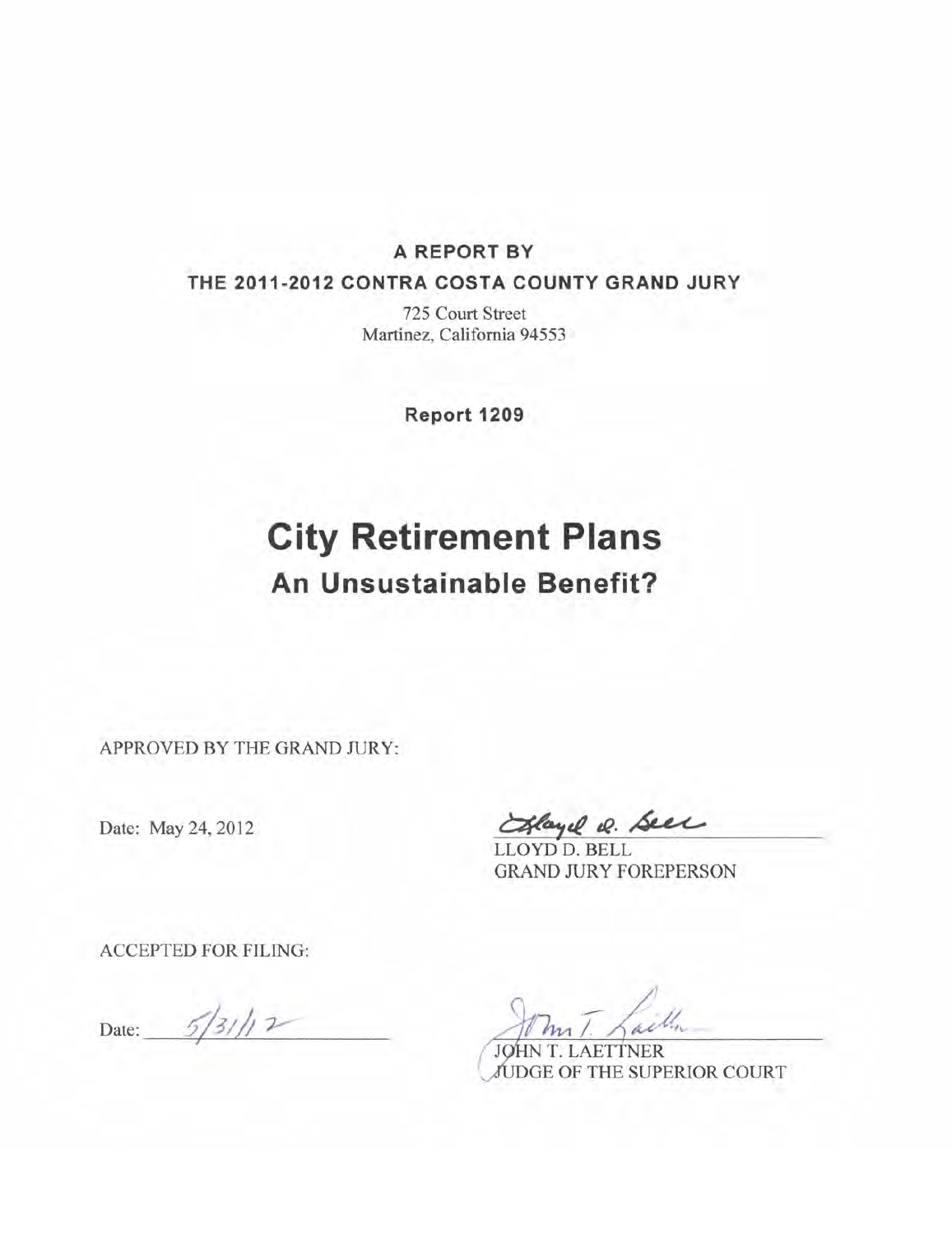Contact: Lloyd Bell Foreperson **925-957-5638** 

Contra Costa County Grand Jury Report 1209

## **City Retirement Plans**

#### **An Unsustainable Benefit?**

#### **TO: Contra Costa City Mayors and Council Members**

#### **SUMMARY**

The cost of public agency employees' retirement benefits has become a hot-button topic. Increased benefits granted during good economic times are now corning back to haunt local governments that are struggling to maintain public services. Cities are required to spend an increasing portion of their limited budget dollars to meet their retirement obligations. In a number of instances, cities have found that the increased cost of funding retirement benefits at current levels requires expenditures that limit their ability to maintain services to their citizens.

Sixteen of the cities in Contra Costa County (County) provide a defined benefit retirement plan to their employees and some may be facing unsustainable retirement plan costs. Some of these cities have made changes to their retirement plans to reduce their future costs, but a number have not. With or without changes, the near-term future indicates an increase in costs associated with retirement benefits. These costs may be of particular concern to residents of cities which have a large portion of their General Fund dollars committed to paying for employee retirements, which in some cases includes not only the cost of pensions, but life-time health-related benefits **as** well.

Three cities in the County provide a defined contribution retirement plan to their employees. These plans tend to limit unexpected future financial exposure by capping the city's contribution to the retirement plans.

In February 2012, the Governor's Twelve Point Pension Reform Plan (Governor's Pension Reform Plan) was released **as** a bill and a proposed constitutional amendment. The pension reform bill would take substantial steps to alter retirement benefits for new governmental employees, as well as eliminate some benefits for current employees. While not all aspects of the reform proposal may be applicable to all local governmental entities, it represents a good model for addressing the looming retirement obligation challenge.

## **BACKGROUND**

Local governmental agencies have been experiencing difficult financial times over the past several years. Faced with the sharp decreases in revenue, many public agencies have had to reduce expenditures, resulting in loss of jobs and services. Unfortunately, some of the costs of doing business have not decreased, but have increased, absorbing a larger portion of the "budget pie" and thus reducing the funds available for public services. Public sector retirement plans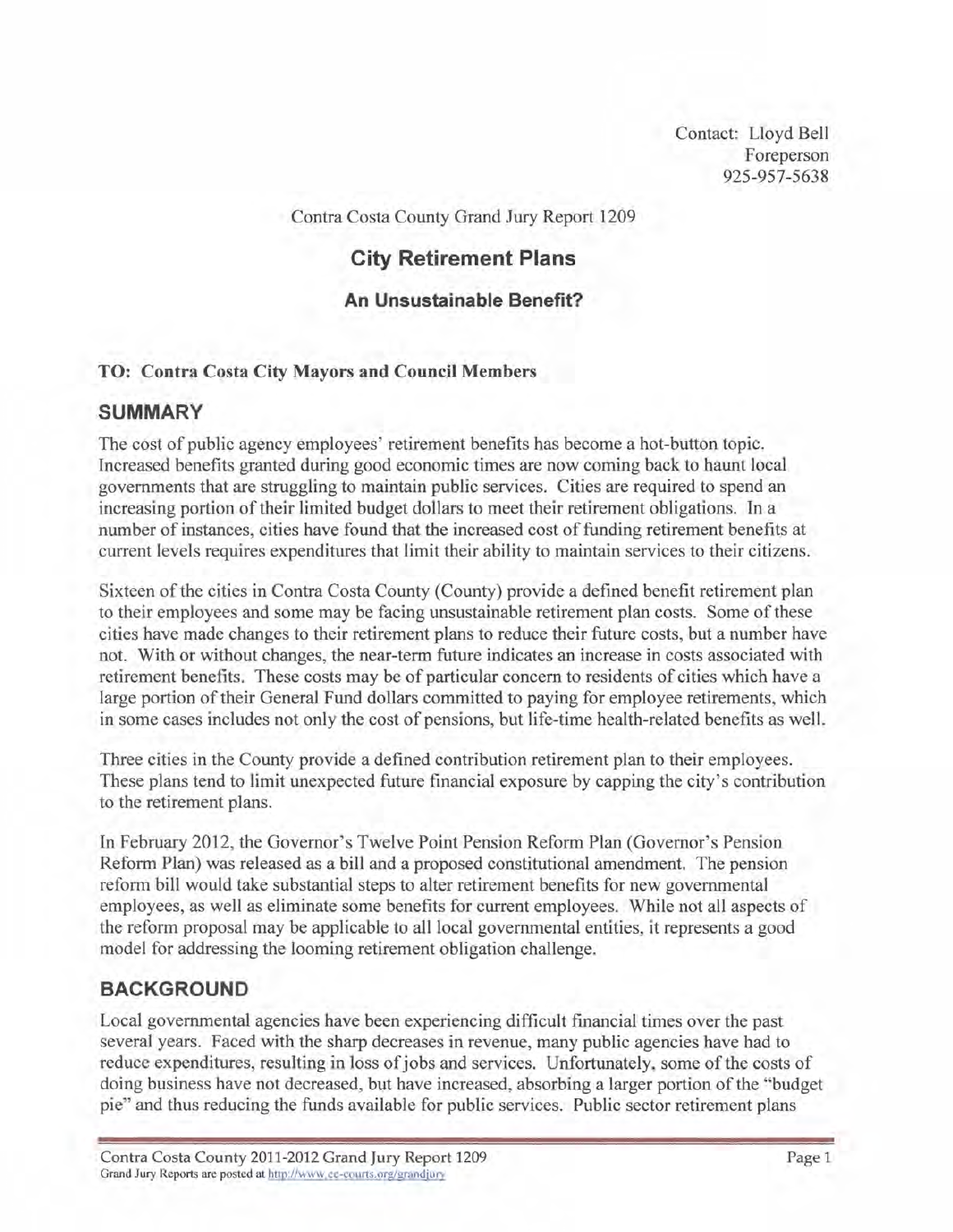have received a lot of attention from the media and government officials, primarily due to their escalating costs.

Low investment returns have obligated public agency employers to increase their contributions to meet the financial obligations of current and prospective retirees. A recent report from the Government Accountability Office estimated that without policy changes, states and local governments would need to cut spending or raise taxes by 12.7% each year over the next five decades to keep their budget in balance. This is due in part to increasing expenses for public sector health care and under-funded pension plans. Governor Brown, Stanford University, the Little Hoover Commission, and local elected officials of all political persuasions have even called current retirement benefits for governmental employees "unsustainable."

Each city in the County funds some type of retirement plan for current and retired employees. There are two types of retirement plans offered by the County's cities: a defined benefit plan or a defined contribution plan.

Under a defined benefit plan, an employee, upon qualifying for retirement, receives a monthly pension based upon a formula as contracted by the city. State statutes provide limitations as to how such formulas are to be determined. This type of pension is a direct obligation of the city, and the city takes the risk for any shortfalls or losses.

Under a defined contribution plan the employer contributes a set amount, usually a percentage of salary, to an employee's individual account, which is managed by the employee. The employee may also contribute a percentage of their salary. Only the contributions are guaranteed, not the future benefits. It is up to the individual employee to make investment decisions and thus bear the risk for losses.

Whether they provide either a defined benefit or defined contribution plan, many cities also provide another form of a defined contribution plan, often called a deferred compensation plan. It allows the employee to contribute an amount from salary which is deferred from current taxation. In some cases, the city also may contribute an amount to match all or a portion of the employee's contribution. The employee directs the investment of these funds and the city has no liability to the employee other than what it might contract to contribute to the plan on behalf of the employee.

In order to compare the type and level of those benefits, the Grand Jury surveyed and received responses from all 19 cities. The survey and follow-up questionnaire collected data concerning retirement obligations, such as:

- Plan types
- · Plan formulas
- Employee contributions, if any, to the plan
- Vesting requirements
- Retiree health options

In addition, the Grand Jury requested information concerning: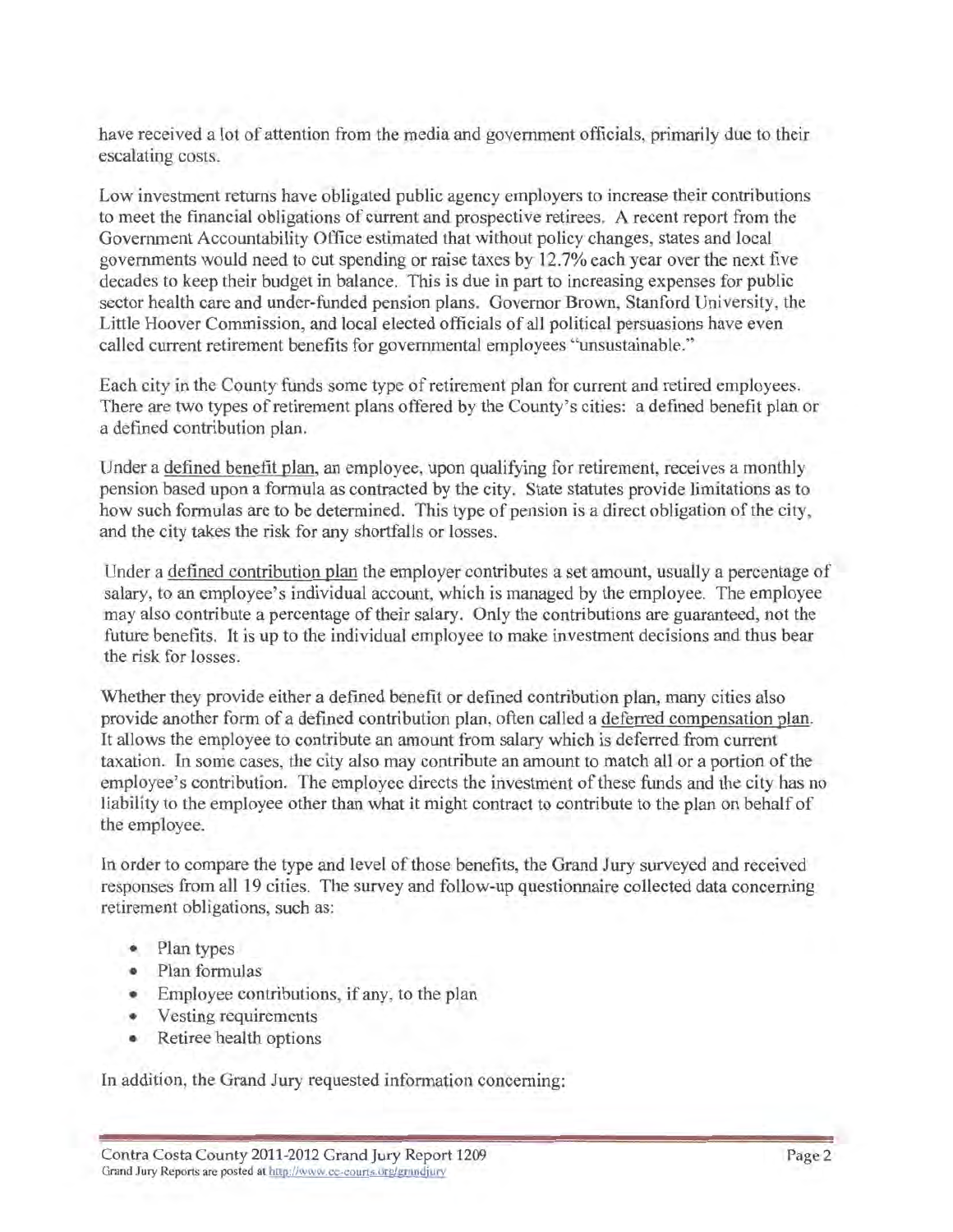- Changes to the retirement plan in the past three years
- Forecasts of the city's retirement obligations over the next five years
- The percentage of General Fund dollars represented by total retirement costs

Of the 19 cities in the County, 16 provide a defined benefit pension plan for employees.

The three cities in the County that do not provide a defined benefit pension plan, Lafayette, Orinda and Danville, do provide employees with a defined contribution plan.

All of the 16 cities with a defined benefit plan are members of the California Public Employees Retirement System (CalPers), which is one of the largest public sector retirement plans in the country, with an investment portfolio market value of \$228.7 billion, as of February 2012. CalPers provides retirement, health and related financial programs to more than 1.6 million public employees and more than 3,000 public employers.

CalPers offers public agencies the ability to provide a variety of retirement benefits and benefit levels to employees. Generally, employees are grouped as either Safety (sworn peace officers and firefighters) or Miscellaneous (all others not eligible for Safety). Monthly pension benefits obtained by qualified employees upon retirement are determined by multiplying the employee's pension eligible compensation (either the highest 12 consecutive months or a three year average) by the number of years of service, multiplied by the contracted percentage factor, which ranges from 2% of salary at age 60 to 3% of salary at age 60 for Miscellaneous and from 2% of salary at age 55 to 3% of salary at age 50 for Safety. Pensions may also be adjusted annually based upon cost of living adjustment (COLA) formulas, which range from 2% to 5% annually. In addition, the contribution the city pays toward the employee's CalPers share can also be counted as salary when calculating the employee's pension upon retirement.

As an example, a Martinez police officer who is eligible to retire at age 50 with 30 years of service would receive a pension equal to 90% of his or her pension-eligible compensation. But since the City paid the employee's 9% CalPers contribution, the 9% is added to compensation. Therefore, the retiree essentially is receiving over 98% of the single highest year of his or her compensation. In addition, the pension may be adjusted annually for life to reflect COLA.

A number of cities have modified future pension benefits to their employees by creating a second benefit level, or tier. A second tier (Tier 2) would only apply to new employees hired after the date that the second tier was adopted. In all cases, the new tier has lower benefits than offered under the terms of the original pension plan formulas. Tier 2 employees could have a lower formula, use three years instead of 12 months for calculating the highest salary amount, and/or require more contribution from the employee towards the benefits. The second tier is adopted separately for Safety and Miscellaneous employees.

For example, Miscellaneous employees hired on or after October 1, 2010 in the city of Brentwood receive a benefit based on the formula 2% at age 60 (2%  $\omega$  60), using a three year average for the highest salary versus the formula 2.7% at age 55 (2.7%  $\omega$ ) 55) using the highest 12 consecutive month average salary for employees hired before that date. At the time of the writing of this report, no second tier has been adopted for Safety employees in Brentwood.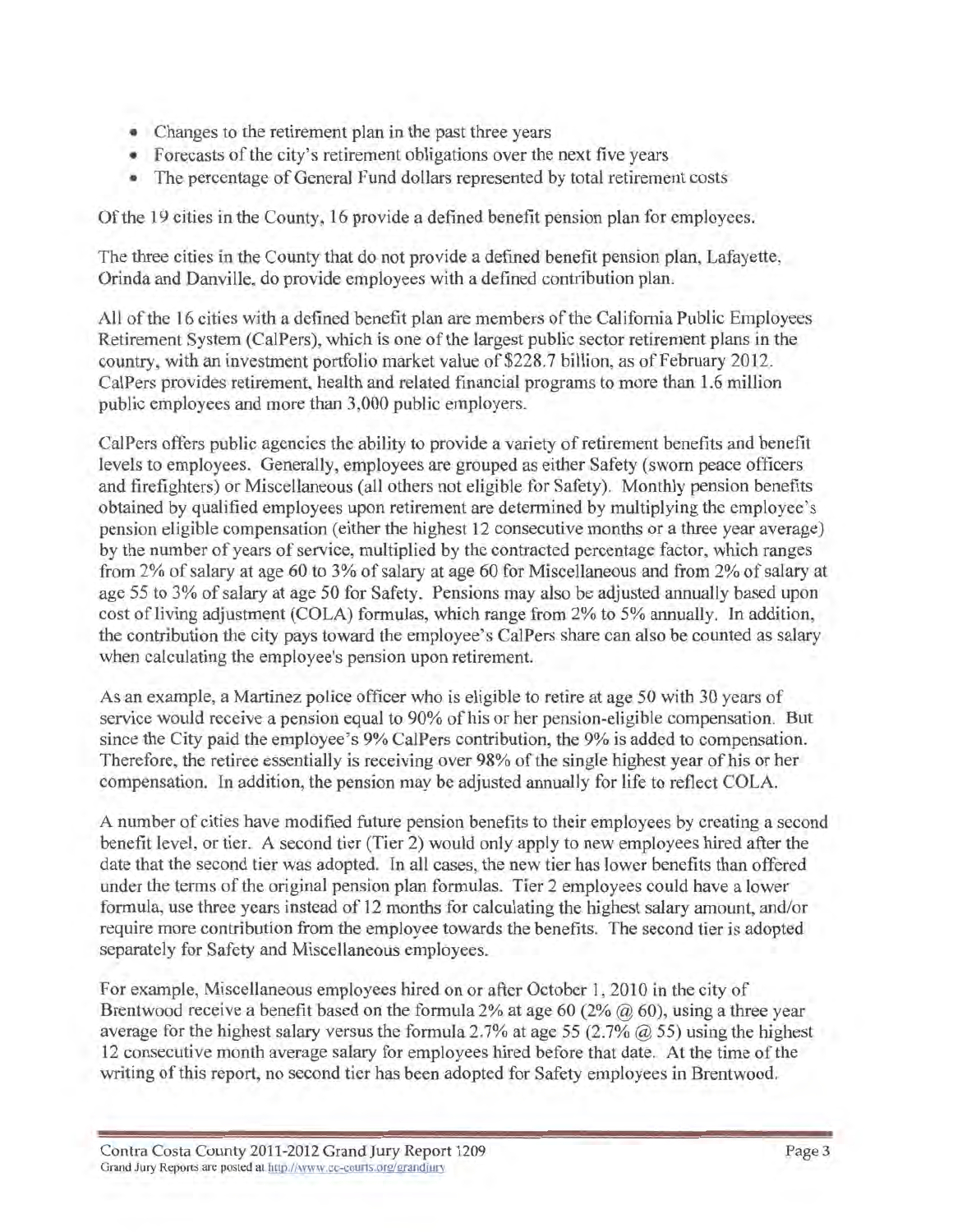Based upon the data provided by the cities, the following table identifies the pension formulas used for each tier for each city with a defined benefit plan.

| <b>City</b>         |              |                                                                          | <b>Miscellaneous</b> | <b>Safety</b>         |                                                                          |                              |              |                              |  |  |  |  |
|---------------------|--------------|--------------------------------------------------------------------------|----------------------|-----------------------|--------------------------------------------------------------------------|------------------------------|--------------|------------------------------|--|--|--|--|
|                     | Tier 1       |                                                                          | Tier 2               |                       | Tier 1                                                                   |                              | Tier 2       |                              |  |  |  |  |
|                     | Formula      | <b>Base</b><br><b>Salary</b>                                             | Formula              | <b>Base</b><br>Salary | Formula                                                                  | <b>Base</b><br><b>Salary</b> | Formula      | <b>Base</b><br><b>Salary</b> |  |  |  |  |
| Antioch             | 2.7% @ 55    | High 12                                                                  | 2.0% @ 55            | High 12               | 3.0% @ 50                                                                | High 12                      |              |                              |  |  |  |  |
| Brentwood           | 2.7% @ 55    | High 12                                                                  | $2.0\%$ @ 60         | 3 yr avg              | $3.0\%$ @ 50                                                             | High 12                      |              |                              |  |  |  |  |
| Clayton             | 2.0% @ 55    | 3 yr avg                                                                 | 2.0% @ 60            | 3 yr avg              | 3.0% @ 55                                                                | 3 yr avg                     | $2.0\%$ @ 50 | 3 yr avg                     |  |  |  |  |
| Concord             | 2.5% @ 55    | High 12                                                                  | 2.0% @ 55            | High 12               | 3.0% @ 50                                                                | High 12                      |              |                              |  |  |  |  |
| El Cerrito          | 2.7% @ 55    | High 12                                                                  |                      |                       | 3.0% @ 50                                                                | High 12                      |              |                              |  |  |  |  |
| <b>Hercules</b>     | 2.0% @ 55    | 3 yr avg                                                                 |                      |                       | $3.0\%$ @ 50                                                             | High 12                      | $3.0\%$ @ 55 | High 12                      |  |  |  |  |
| Martinez            | $2.0\%$ @ 55 | High 12                                                                  |                      |                       | 3.0% @ 50                                                                | High 12                      |              |                              |  |  |  |  |
| Moraga              | 2.0% @ 55    | 3 yr avg                                                                 |                      |                       | 2.0% @ 50                                                                | 3 yr avg                     |              |                              |  |  |  |  |
| Oakley              | 2.5% @ 55    | High 12                                                                  | 2.0% @ 60            | High 12               | N/A                                                                      | N/A                          | N/A          | N/A                          |  |  |  |  |
| Pinole              | $2.5\%$ @ 55 | High 12                                                                  |                      |                       | $3.0\%$ @ 55                                                             | High 12                      | $2.0\%$ @ 50 | High 12                      |  |  |  |  |
| Pittsburg           | 2.0% @ 55    | High 12                                                                  | 2.0% @ 60            | 3 yr avg              | 3.0% @ 50                                                                | High 12                      | 3.0% @ 55    | 3 yr avg                     |  |  |  |  |
| Pleasant Hill       | 2.0% @ 55    | High 12                                                                  | $2.0\%$ @ 60         | 3 yr avg              | 3.0% @ 50                                                                | High 12                      | 3.0% @ 55    | 3 yr avg                     |  |  |  |  |
| Richmond            | 2.7% @ 55    | High 12                                                                  |                      |                       | 3.0% @ 551<br>3.0% @ 50                                                  | High 12                      |              |                              |  |  |  |  |
| San Pablo           | 2.5% @ 55    | High 12                                                                  |                      |                       | 3.0% @ 50                                                                | High 12                      |              |                              |  |  |  |  |
| San Ramon           | $2.7\%$ @ 55 | High 12                                                                  |                      |                       | 3.0% @ 50                                                                | High 12                      |              |                              |  |  |  |  |
| <b>Walnut Creek</b> | 2.0% @ 55    | High 12                                                                  | 2.0% @ 60            | 3 yr avg              | 3.0% @ 55                                                                | High 12                      |              |                              |  |  |  |  |
| Danville            |              | Employees retirement plans are defined contribution, not defined benefit |                      |                       |                                                                          |                              |              |                              |  |  |  |  |
| Lafayette           |              | Employees retirement plans are defined contribution, not defined benefit |                      |                       |                                                                          |                              |              |                              |  |  |  |  |
| Orinda              |              |                                                                          |                      |                       | Employees retirement plans are defined contribution, not defined benefit |                              |              |                              |  |  |  |  |

## **Table 1 Defined Benefit Pension Formulas and Tiers**

Firefighter formula is 3% @ 55. Police formula is 3% @50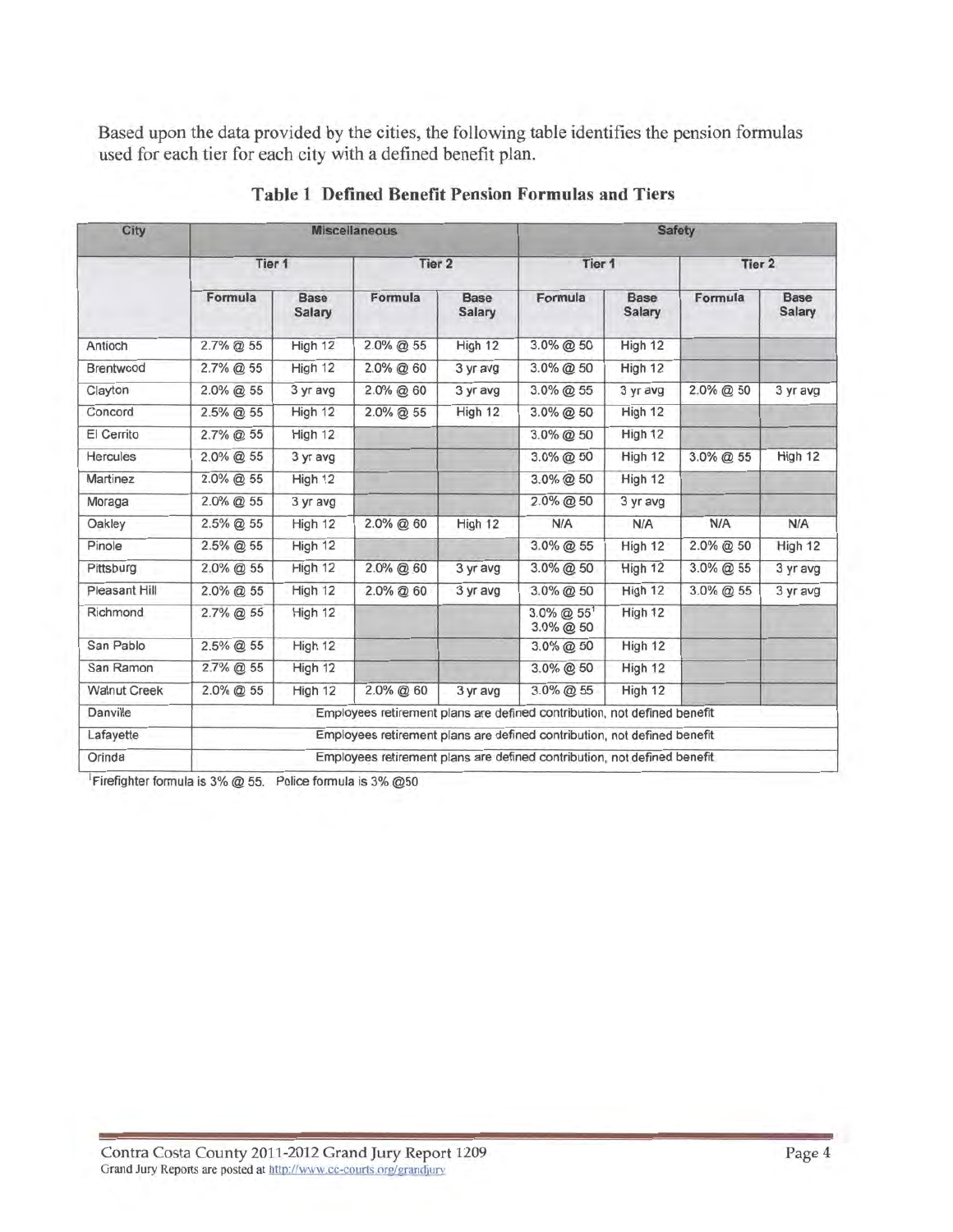#### **KEY POINTS**

- Five cities (Antioch, Brentwood, El Cerrito, Richmond and San Ramon) provide the highest benefit for Miscellaneous employees. They use a 2.7% at age 55 formula, based on the highest 12 consecutive months of salary.
- Eight cities have created a second tier with a less generous benefit formula for Miscellaneous employees.
- All cities, except Clayton, Pinole, Walnut Creek and Richmond (firefighters only) offer 3% at age 50 for Safety employees. These four cities use a reduced benefit of 3% at age 55.
- Five cities (Clayton, Hercules, Pinole, Pleasant Hill and Pittsburg) have taken steps to reduce pension benefits by creating a second tier for Safety employees.
- Six cities (El Cerrito, Martinez, Moraga, Richmond, San Pablo and San Ramon) have not reduced the benefits of either Safety or Miscellaneous employees.

To demonstrate the future impact of Tier 2 formulas on retirement benefits, the cities of Brentwood and Pinole offer examples for Miscellaneous and Safety employees. The table below shows the net difference for these two cities using otherwise identical calculation criteria. The percentage amounts and retirement ages used were provided by those cities. This table does not include any COLA adjustments which normally increases the lifetime retirement payout. However, even without COLA adjustments, the impact of a Tier 2 formula can be seen.

| City /<br>Employee<br>Group         | Formula<br>Percent |      | Retirement<br>Age | Annual<br>Retirement<br>Income | Lifetime<br><b>Benefit</b> | <b>Reduced Lifetime</b><br>Amount |  |  |
|-------------------------------------|--------------------|------|-------------------|--------------------------------|----------------------------|-----------------------------------|--|--|
| Brentwood /<br><b>Miscellaneous</b> | Old                | 2.7% | 55                | \$48,600                       | \$1,215,000                |                                   |  |  |
|                                     | <b>New</b>         | 2.0% | 60                | \$36,000                       | \$720,000                  | ( \$495,000)                      |  |  |
| Pinole /<br>Safety                  | Old                | 3.0% | 55                | \$81,000                       | \$2,430,000                |                                   |  |  |
|                                     | <b>New</b>         | 2.0% | 50                | \$54,000                       | \$1,620,000                | ( \$810,000)                      |  |  |

#### **Table 2 Impact of Second Tiers**

**Calculation Criteria** 

\$60,000 Miscellaneous group salary at retirement \$90,000 Safety group salary at retirement 30 Years of service at retirement **ZERO** COLA adjustment in calculations Age 80 Assumed Lifespan

Under CalPers guidelines, both the employer and employee have prescribed contribution rates, paid as a percentage of salary. Generally the employee's share varies from 7% to 10% of salary. As noted above in the example of calculating the retirement amount for a police officer in Martinez, the amount of employee share paid by the employer is added to his or her salary. Over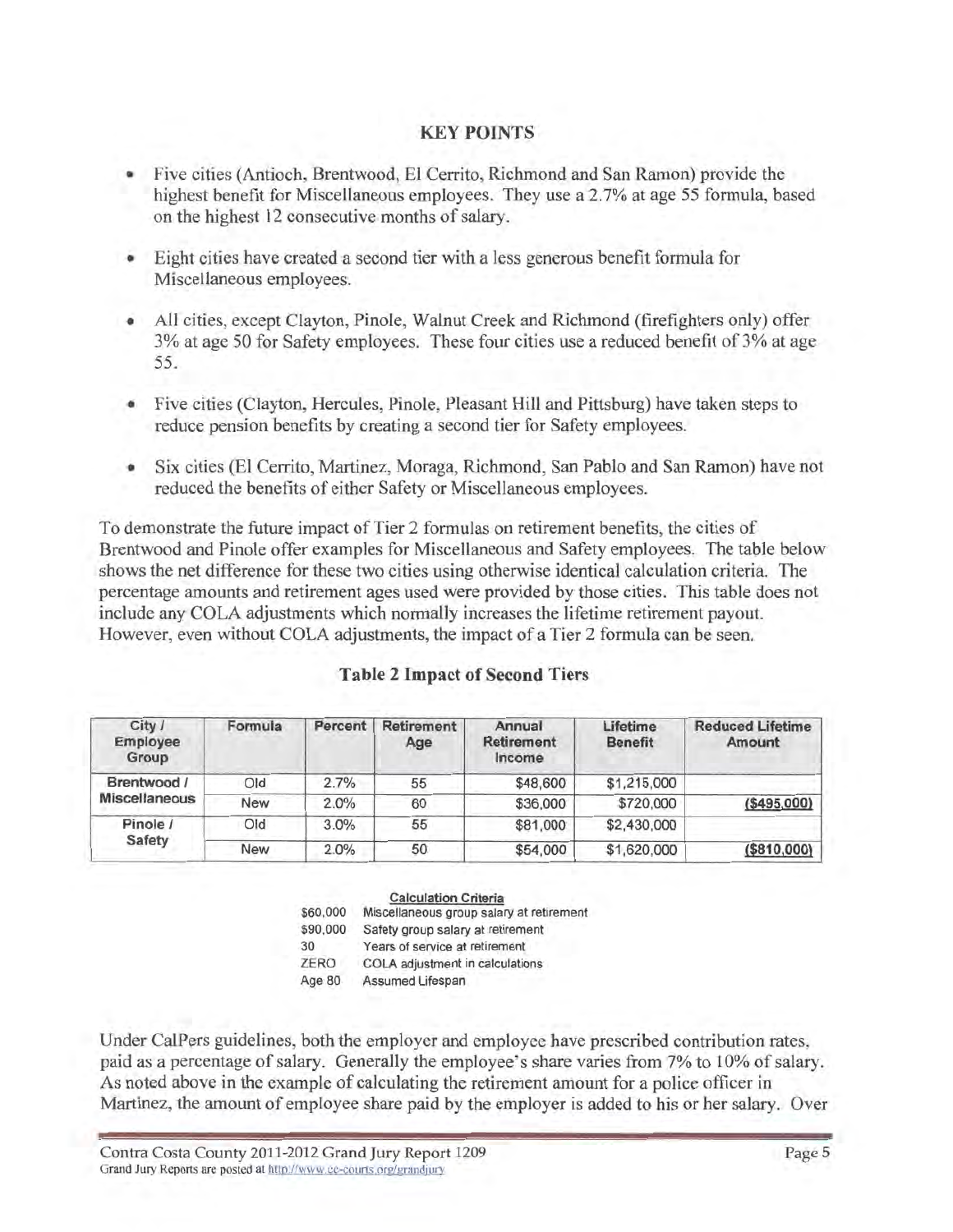the years, employees of many local governments have negotiated to have the employer pay all or a portion of the employee's share of pension cost. Some cities have the employee pay a portion of the **employer's** contribution, thereby continuing to add to the employee's share for the purpose of basing the pension on a higher salary.

Martinez was the only city to report that none of their employees contribute towards the employee's share. Several other cities indicated that certain groups are not required to pay towards the employee's share. On the other end of the spectrum, Pinole reported that employees pay all of the employee's share, as well as a portion of the employer's contribution.

The employer's contribution rate changes from year to year, depending upon an actuarial valuation, which is calculated to cover the normal costs, as well as any unfunded liabilities from previous years. The unfunded liability is what the actuary determines as the cost to cover shortfalls from market losses, demographic changes, overly optimistic estimates of investment returns by CalPers or other benefit improvements that were not covered by the contribution rates collected from the employee and employer. Employees do not share any of the unfunded liability burden. It is only recovered through additional charges to the employer. In other words, each city is responsible for any deficit the defined benefit plan may experience and ultimately its taxpayers suffer consequences in the loss of services.

Another retirement benefit that has been offered in many cities is retiree health care. Health care costs have seen substantial increases over the past decade. Since 2001, employer-sponsored health coverage cost for family premiums has increased by 113%. CalPers approved a 2012 health rate package that will increase overall premiums by only 4.1%, as compared to the latest national overall premium increase of 9% for 2011. Although efforts have been made to contain health care costs, it is uncertain what the future holds. In November 2011, the State Supreme Court ruled that government retirees have a vested right to health benefits if state and local governments clearly promised those benefits as part of employment agreements.

Retiree health care can include medical, dental, and vision care. Once an employee is vested in a city's retiree health benefit, which can range from the first day of employment to 20 years of service, the employee and sometimes his or her spouse and qualified dependents are eligible to continue receiving lifetime health coverage. In some cities, this benefit is paid all or partly by the employer. Some cities only offer the retiree the opportunity to continue under the city's group rates. Cities such as San Ramon, Pittsburg, Martinez, Richmond (safety), Pinole (employees hired prior to September 2010) and Brentwood pay 100% of the cost of health care if the employee is vested. In Martinez, Safety employees vest immediately upon employment for lifetime medical benefits upon retirement.

It was also noted that all cities with a defined benefit plan also offer a deferred compensation plan. This deferred compensation plan allows employees to contribute pre-tax dollars (currently up to \$22,500 per year) from salary to a supplemental retirement plan. Many cities also contribute or match employee contributions to the deferred compensation plan.

Cities were requested to provide a five-year projection of retirement obligations. Many cities anticipated large increases in retirement costs in the next five years. Some of the cities indicated they could not forecast the cost of retirement for the next five years and either provided a shorter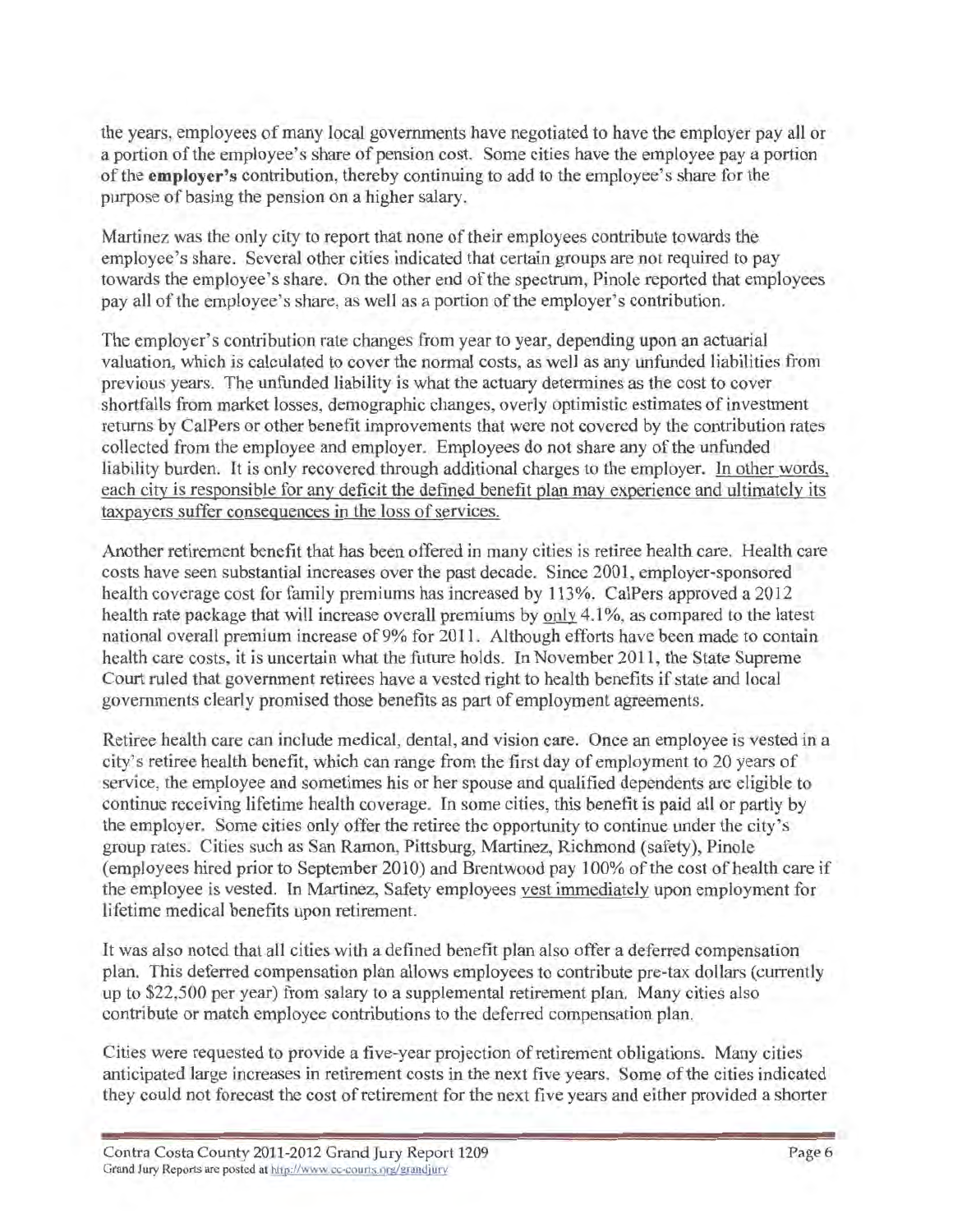projection of costs or none at all. No city anticipated a reduction in the cost for retirement obligations over the next five years.

The next table identifies those cities which provide retiree health insurance as an additional benefit, cities in which the employer contributes to the defined compensation supplemental retirement plan, and the percent of General Fund dollars that are allocated to total retirement costs in the current fiscal year.

| <b>CITY</b>         | <b>Retiree</b><br><b>Health</b><br>care? | <b>City Contributes to</b><br><b>Defined Contribution</b><br>(Deferred<br><b>Compensation) Plan?</b> | Percent of<br><b>General Fund For</b><br><b>Total Retirement</b><br>Costs |  |  |  |
|---------------------|------------------------------------------|------------------------------------------------------------------------------------------------------|---------------------------------------------------------------------------|--|--|--|
| Antioch             | Yes                                      | <b>No</b>                                                                                            | 16.00%                                                                    |  |  |  |
| Brentwood           | Yes                                      | Yes <sup>2</sup>                                                                                     | 13.10%                                                                    |  |  |  |
| Clayton             | Yes                                      | No                                                                                                   | 10.40%                                                                    |  |  |  |
| Concord             | Yes                                      | Yes                                                                                                  | 13.89%                                                                    |  |  |  |
| Danville            | <b>No</b>                                | Yes <sup>3</sup>                                                                                     | 5.02%                                                                     |  |  |  |
| El Cerrito          | No                                       | Yes <sup>4</sup>                                                                                     | 21.40%                                                                    |  |  |  |
| <b>Hercules</b>     | Yes                                      | Yes                                                                                                  | 8.98%                                                                     |  |  |  |
| Lafayette           | Yes                                      | Yes <sup>3</sup>                                                                                     | 8.10%                                                                     |  |  |  |
| Martinez            | Yes                                      | Yes                                                                                                  | 11.30%                                                                    |  |  |  |
| Moraga              | No                                       | Yes                                                                                                  | 7.40%                                                                     |  |  |  |
| Oakley              | No                                       | No                                                                                                   | 2.25%                                                                     |  |  |  |
| Orinda              | Yes                                      | Yes <sup>3</sup>                                                                                     | 3.50%                                                                     |  |  |  |
| Pinole              | Yes                                      | No                                                                                                   | 24.60%                                                                    |  |  |  |
| Pittsburg           | Yes                                      | Yes                                                                                                  | 20.00%                                                                    |  |  |  |
| Pleasant Hill       | No                                       | Yes                                                                                                  | 25.00%                                                                    |  |  |  |
| Richmond            | Yes                                      | No                                                                                                   | 10.20%                                                                    |  |  |  |
| San Pablo           | Yes                                      | No                                                                                                   | 13.00%                                                                    |  |  |  |
| San Ramon           | Yes.                                     | No                                                                                                   | 14.00%                                                                    |  |  |  |
| <b>Walnut Creek</b> | Yes                                      | Yes <sup>5</sup>                                                                                     | 13.00%                                                                    |  |  |  |
| Average %           |                                          |                                                                                                      | 12.69%                                                                    |  |  |  |

#### Table 3 Other pension benefits and General Fund allocation for total retirement costs

<sup>2</sup> For some management

<sup>3</sup> Employees don't have defined benefit plan

<sup>4</sup> City Manager Only

<sup>5</sup> Contributions for Miscellaneous employees will range from \$335 to \$2,500 as of 6.22.2012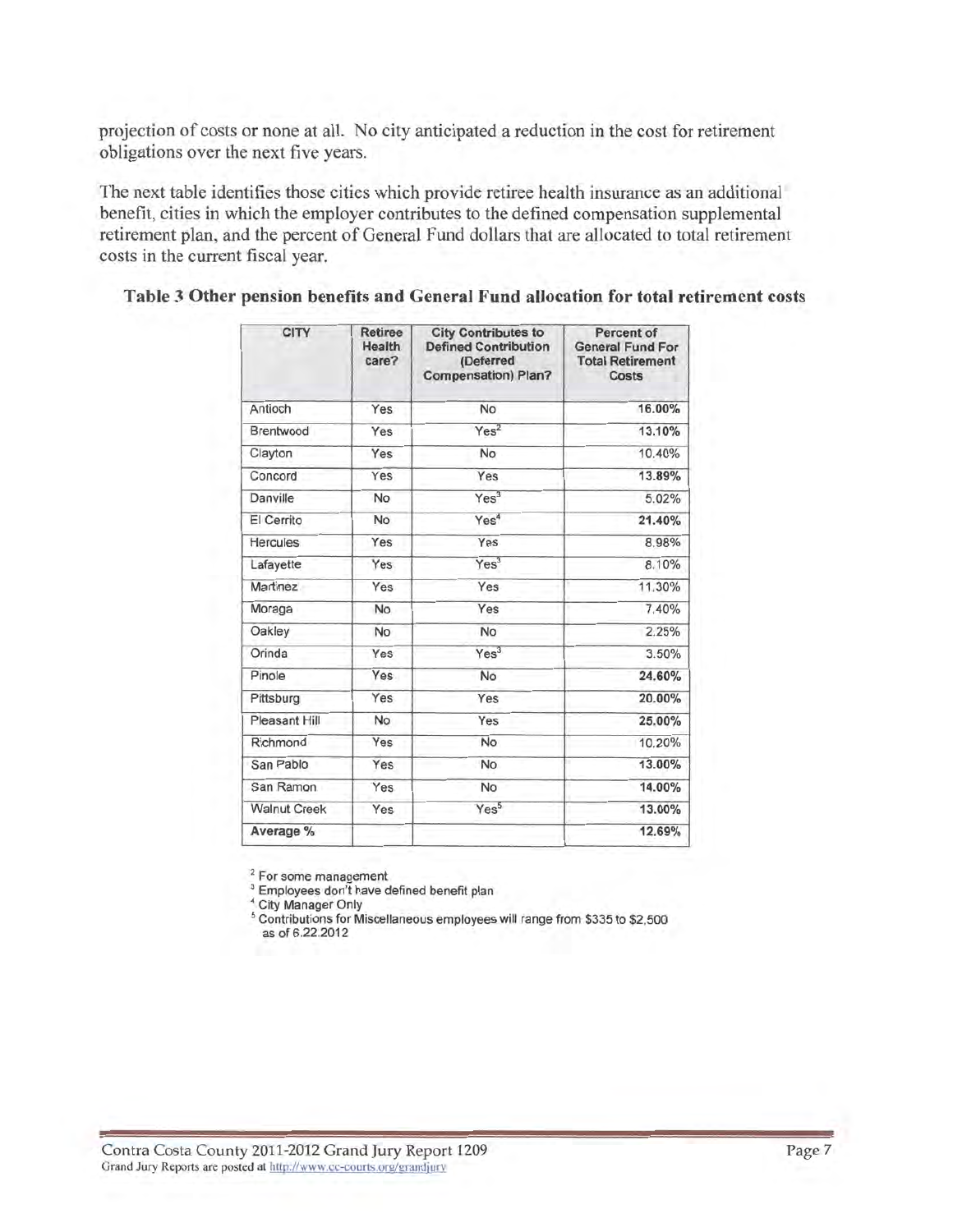#### **KEY POINTS**

- Five cities do not offer retiree health care to their employees. Those cities are Danville, ۰ El Cerrito, Moraga, Oakley and Pleasant Hill.
- Seven cities do not contribute to the employee's defined contribution (deferred compensation) plan. These are Antioch, Clayton, Oakley, Pinole, Richmond, San Pablo and San Ramon.
- Retirement obligations represent a low of 2.25% of the General Fund budget in Oakley. to a high of 25% in Pleasant Hill. (Note that Oakley has neither unions nor safety employees). For all 19 cities, the average percentage of the General Fund budget dedicated to pension costs is 12.69%.
- Danville, Lafayette, and Orinda, which provide defined contribution retirement plans, allocate some of the lowest percentages of their General Funds for retirement costs.

#### **Governor's Pension Reform Plan**

In an attempt to address the looming state-wide public employee pension crisis, the Governor released his Pension Reform Plan in October 2011. This was subsequently released as proposed legislation and a proposed constitutional amendment in February 2012. In general, the Governor's proposal applies most changes to new employees to reduce future pension cost. Some of the key points of the Governor's Pension Reform Plan that may apply to cities are as follows:

- Mandates the use of a "hybrid" pension plan (combination of a defined benefit and defined contribution plans) for all new employees hired on and after July 1, 2013. It would be the only plan that a public employer could offer to its employees.
- The new plan targets a benefit after a full career (defined as 30 years for a safety employee and 35 years for a miscellaneous employee) at 75% of final compensation, with a cap generally equal to the Social Security wage base. The full benefit would not be payable for a safety member who retires before age 57 and a miscellaneous employee member who retires before 67.
- Requires the use of three years for calculating final compensation for new employees. This is an attempt to stop salary spiking in the final year of employment. It also limits the definition of compensation as the normal rate of base pay, excluding special bonuses, payouts for unused vacation or sick leave and other pay perks.
- Eliminates the purchase of up to five years of additional service credit, commonly ٠ referred to as "airtime", for current employees and new hires. For example, a qualifying employee with 20 years of service could purchase an additional five years of service credits for a total of 25 years of service.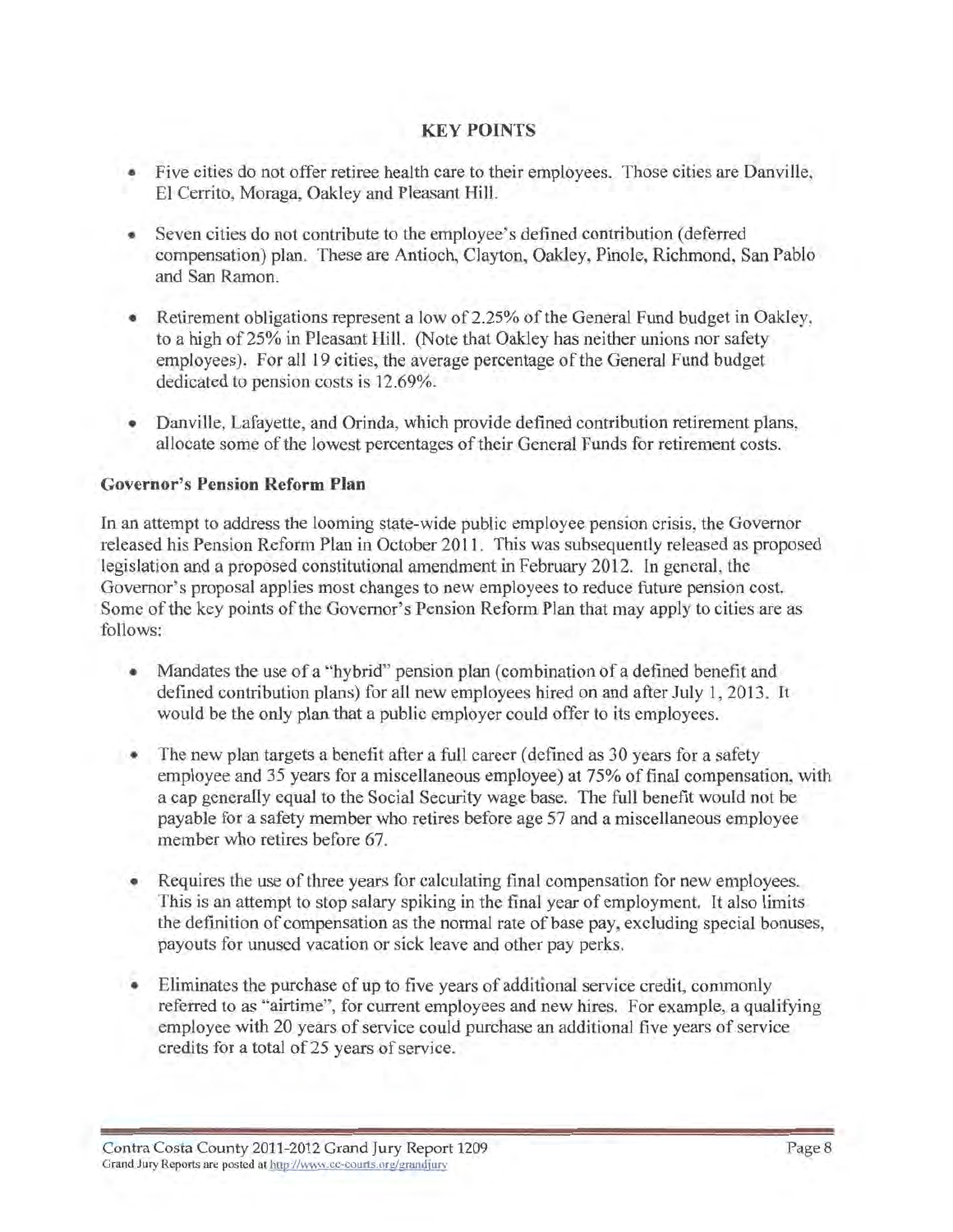- All employees would be required to pay at least 50% of the annual normal cost of their pension benefits.
- Prohibits retroactive benefit enhancements. Any enhancement will apply only for future service and not to service before the date of the enhancement for new employees and to current employees to the extent possible under the California and U.S. Constitutions.

## **FINDINGS**

- 1. Without additional revenue, continued increases in retirement costs may result in further reduction of public services.
- 2. In some cases, retirement costs consume a large proportion of a city's General Fund budget, thus limiting funding for discretionary spending.
- 3. Cities that have implemented lower pension formulas for new hires (Tier 2) have reduced their overall future pension obligations.
- 4. Although CalPers administers the defined benefit pension plans, including the investment programs, cities have some flexibility to control their own retirement costs.
- 5. Safety employees have significantly more generous retirement benefits than Miscellaneous employees, yet few cities have lowered benefits for new Safety hires.
- 6. Retiree health care may represent a significant future cost for those cities that pay for all or a portion of those benefits.
- 7. Defined contribution retirement plans can be an effective way to limit both current and future retirement costs.
- 8. The Governor's Pension Reform Plan offers a good strategic model for limiting future retirement costs for local governments.

# **RECOMMENDATIONS**

- 1. Those cities that have not adopted a second tier with reduced pension benefits for their Safety employees should consider doing so.
- 2. Those cities that have not adopted a second tier with reduced pension benefits for their Miscellaneous employees should consider doing so.
- 3. In order to control unpredictable future expenses, cities should consider reducing or eliminating their financial obligation for retiree health care for future employees.
- 4. Cities should review the key points of the Governor's Pension Reform Plan, and consider incorporating its points as a long term strategy for addressing retirement costs.

Contra Costa County 2011-2012 Grand Jury Report 1209 Grand Jury Reports are posted at http://www.cc-courts.org/grandjury